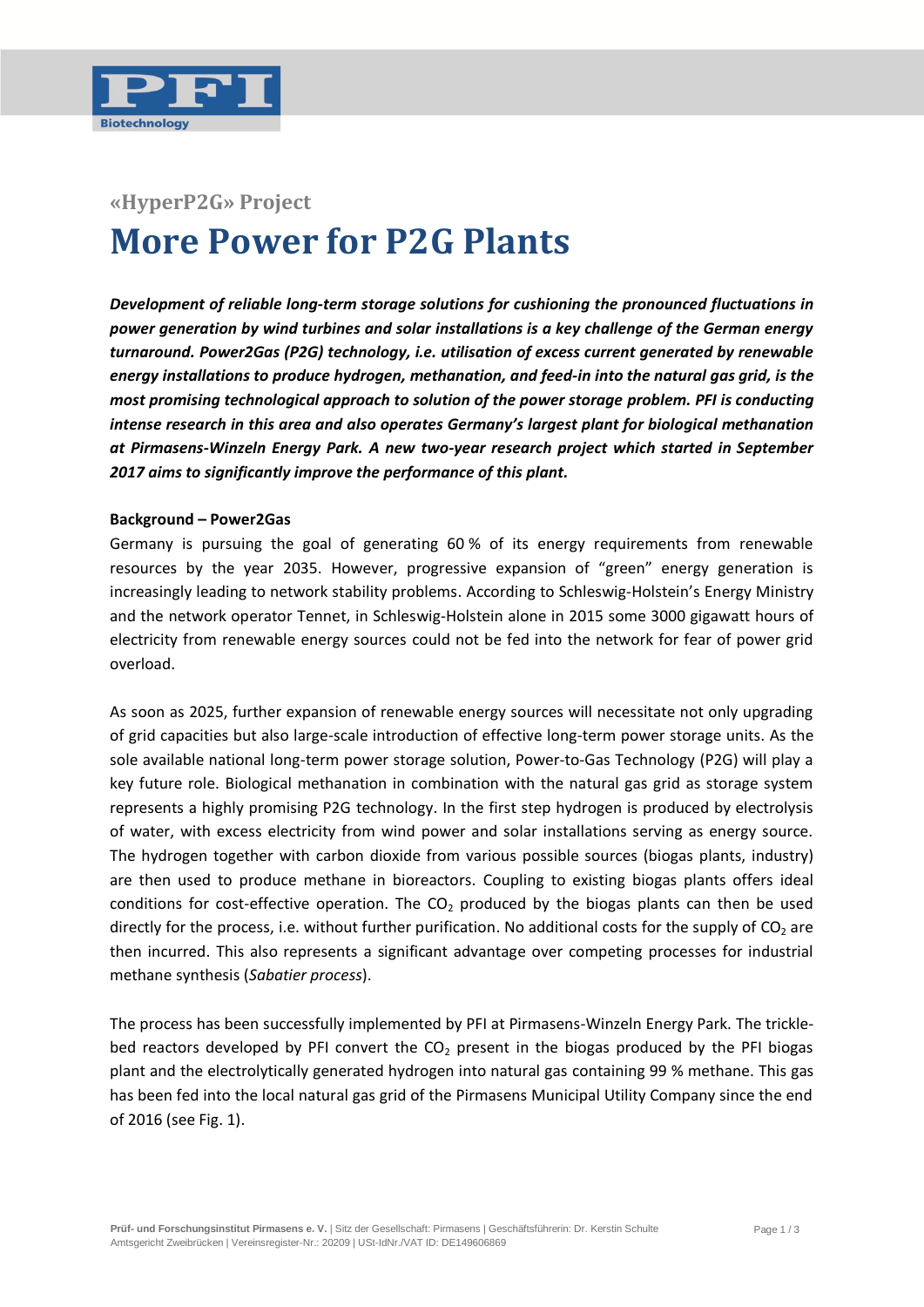



*Fig. 1: Biogas plant (foreground) and tricklebed reactors for biological methanation at Pirmasens-Winzeln Energy Park*

## **Use of Hyperthermophilic Production Strains to Enhance Productivity**

On the basis of our research into the growth and productivity of methanogenic bacteria, we have been able to demonstrate that certain thermophilic strains (optimum growth between 55 and 65 °C) are significantly more effective than organisms which grow at moderate temperatures (35 to 45 °C). A special thermophilic production strain is therefore being used in the plant at Winzeln Energy Park.

More recent laboratory-scale studies have shown the way to attain further significant increases in efficiency through use of so-called hyperthermophilic bacterial strains. These particular organisms only feel really comfortable at temperatures above 80 °C. Very high methane production rates under these extreme conditions could be demonstrated in laboratory experiments. The goal of this project is to significantly increase the space-time yield of biological methanation relative to the current state of the art by utilisation of these particularly effective hyperthermophilic methanogenic bacteria.

Upscaling from a laboratory via a technical to a pilot scale is planned in order to ensure the practical utility of the developed process. Further studies concern optimisation of growth media, energetic and thermal management in plant operation under hyperthermophilic conditions (over 80 °C) as well as effects of differing reactor operating conditions on process stability. Through selection of the most effective production strains in combination with further process optimisation measures the project should make a key contribution to an improved cost effectiveness of P2G plants.